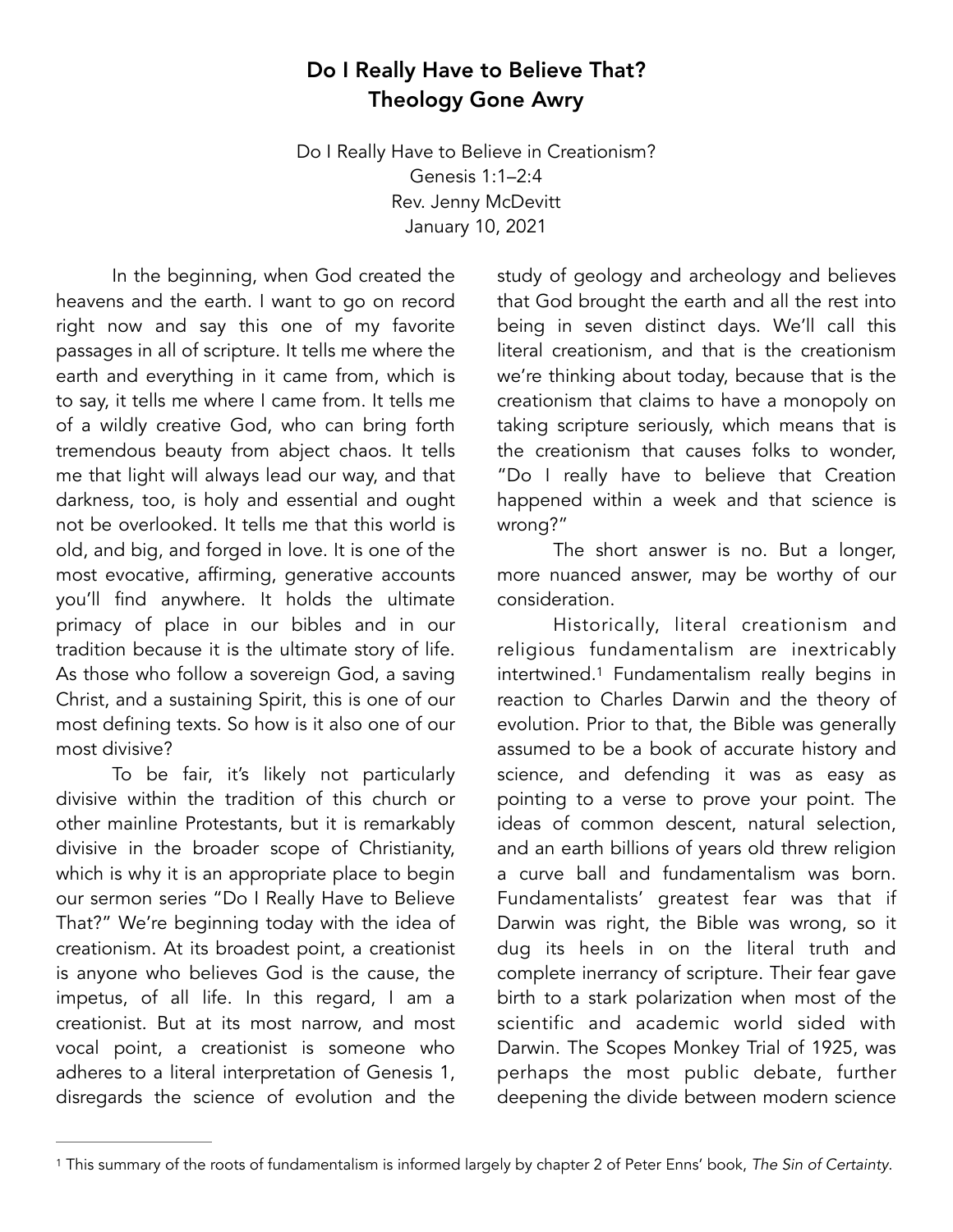and biblical fundamentalism. Both sides would claim a philosophical victory from the trial, and the root of its controversy has never really gone away.

Then, not long after Darwin, archeologists in the Middle East discovered more and more about the ancient past. Among the many things learned, they found evidence of origin stories from other ancient nations, not just the Israelites that the Bible presents. It turns out that the stories of these other nations were astonishingly similar to the stories of Genesis, including creation, and the first humans, and a great flood that drowned everyone. But the real kicker was that the these stories weren't just similar, they were substantially older than the Bible. Which all of a sudden made the bible seem less unique, less filled with classified information you couldn't find anywhere else, meaning potentially less important, maybe even less necessary.

 Then, to make matters even worse, German biblical scholars, based upon careful analysis of the text's logical inconsistencies and differing linguistic markers, started suggesting that the first five books of the Bible, the Pentateuch, probably weren't all written by Moses, as the text itself claims, but instead written long after Moses, which would mean these books were not eye-witness accounts, but stories told later, subject to interpretation and agenda and bias of the author (or authors). Similar to Darwin's theory of evolution, this theory of the evolution of the Pentateuch was almost universally convincing to scholars of the time, which was perceived to be a third strike against the Bible's authority. And when these ideas spread out from the academy and into European and American churches, fundamentalist Christians panicked, afraid this would would be what finally caused churchgoers across the land to lose their faith.

 So, once again, as they had against each perceived threat, fundamentalists doubled down on a literal, inerrant reading of scripture. And the more so-called threats that have piled up over time, the more fervently they have defended their theological point of view, and continue to do so. Fundamentalism lays full claim to the Bible and insists that any step away from its system of belief is a step away from scripture.

 The problem with all of this, as I see it, at least, is that this fundamentalist expression of Christianity makes faith an argument to be won rather than a way of life to be lived. This expression of Christianity has found the world so threatening, it has missed the glory and delight the world God created contains. This expression of Christianity is so desperate to understand God rightly, it's shrunk God down into something small enough for the human mind to comprehend.

 Rachel Held Evans, who grew up within a fundamentalist Christian tradition herself before finding her away out as a young adult, puts it this way. She says: "The problem with fundamentalism is that it can't adapt to change. When you count each one of your beliefs as essential, change is never an option. When change is never an option, you have to hope that the world stays exactly as it is so as not to mess with your view of it. I think this is why some preachers look so frantic and angry. For fundamentalists, Christianity sits perpetually on the precipice of doom, one scientific discovery or cultural shift or difficult theological question away from extinction. They are so fearful of losing their grip on faith, they squeeze the life right out of it."<sup>2</sup>

<span id="page-1-1"></span> Think with me about something. How many times in the Bible is there a moment — a story — when someone realizes, "I was wrong." Or "I have learned something new." "My mind has been changed." "There is more than one

<span id="page-1-0"></span>Rachel Held Evans, *Evolving in Monkey Town*, page 18. [2](#page-1-1)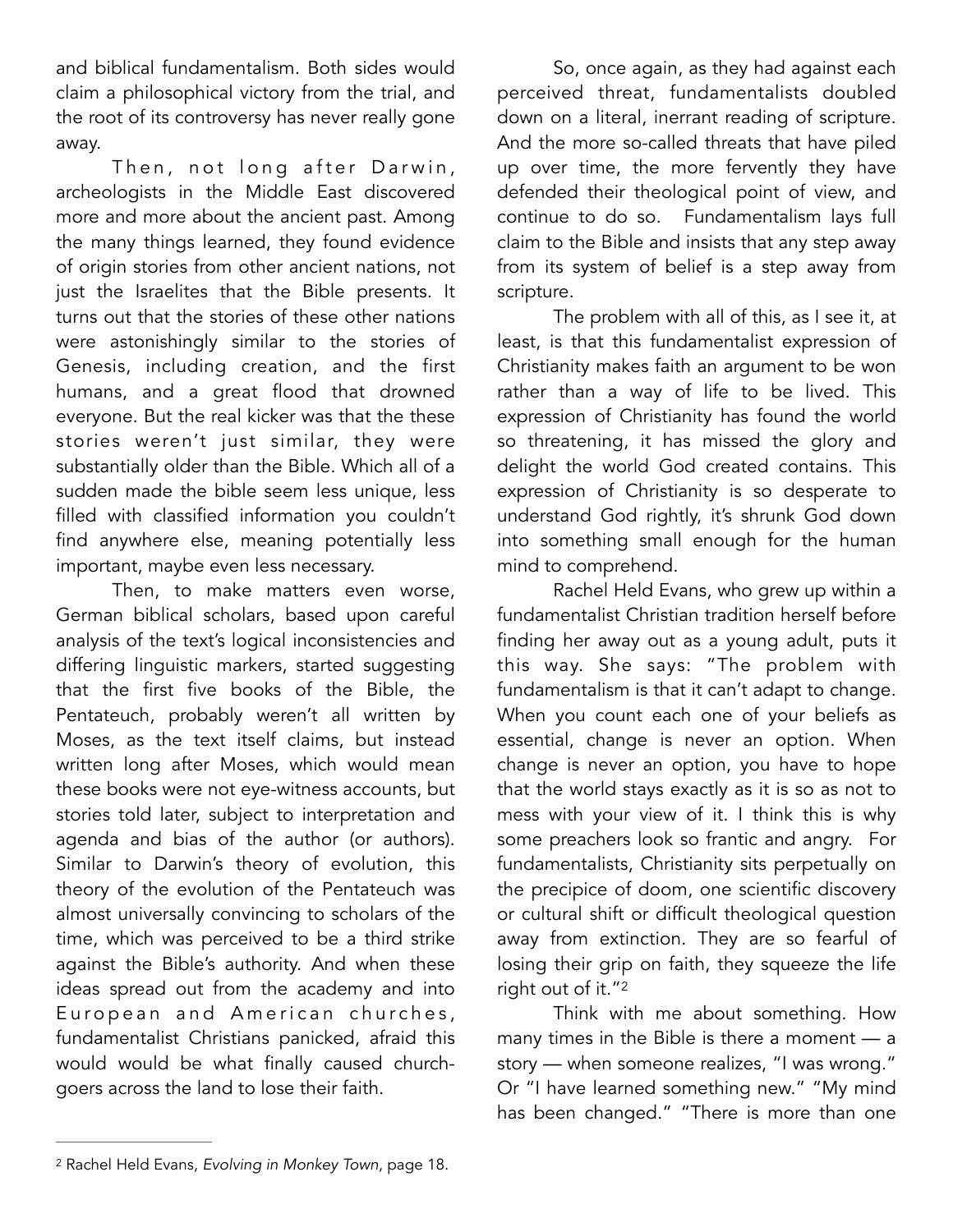way to understand this." If you read the Bible … there's at least as many stories dealing with a changed or challenged way understanding as there are without it

You know, today, liturgically speaking, is Baptism of the Lord Sunday. And on Baptism of the Lord Sunday, John the Baptist is always the preacher, John, who comes out of the wilderness with a mighty short sermon before Jesus goes down into the waters. "Repent!" he says. That's the first sermon preached in three of the four gospels: "Repent!" And to repent, at its most basic and direct level, means to change, to turn around, to find another way. That is a sign of the healthy, living, and dynamic faith Jesus invites us into: the theological capacity to change, to consider new ways of being, new means of understanding, new expressions of loving.

 I think I understand something of the appeal of fundamentalism, I do. The world is big, and complex, and constantly changing. I understand the desire for answers. For clarity. For certainty. For something, anything, to just hold steady. Fundamentalism knows what it is to be afraid, and it knows how to offer security. "Hold tight," fundamentalism says, "no matter how rocky the ride, hold tight, and it will all be okay."

My friend Jessica<sup>3</sup>[,](#page-2-0) who is also a preacher, lives in the Capitol Hill neighborhood of Washington DC. Every day, she and her two year old son walk a half-mile to day care, and they always pause to look at the Capitol building. Her son loves it so much that on the days she forgets, he reminds her. But this past Wednesday, as my friend and her husband watched a rally devolve into a riot, they decided to drive together to retrieve their son. As expected, as they started home in the car, he asked to go and see the Capitol.

 My friend says it was difficult to explain to a young child why they couldn't go that day. She found herself saying things like, "There are people there who are very angry. They are being mean. They are breaking things. They aren't supposed to do that. So it's not safe." And her son, in the way that toddlers do, summarized succinctly. "They are bad people," he said. "No people are bad people," Jessica said. "They are just making bad choices." But once those words came out of her mouth, she found herself asking, "Is that really true? Are there no bad people?"

 My friend was disconcerted by the very question. She consistently teaches her child that no one is inherently bad. She professes her faith that all people are created in the image of God, fearfully and wonderfully made. She preaches on a regular basis, as I do, that no one is outside the redeeming power of God.

 I still believe that is true. There are no bad people. There are fearful people, though. That is where I see similarities between fundamentalism and those who stormed the Capitol building this past Wednesday. I think they are both afraid, deeply afraid. "What are we supposed to do?" one angry rioter said to a reporter. "What else are we supposed to do? No one will listen to us. No one will help us."

<span id="page-2-1"></span> I want to be clear here: I have no interest in excusing what happened. It is completely and utterly inexcusable. But I do have some interest in understanding it, as best I can, because understanding is a first step toward real, meaningful change.

 Even if they wouldn't name it or recognize it themselves, I think fear was in every footstep that breached democracy on Wednesday. And fear plays by its own rules and sets its own boundaries and has a nasty habit of dressing up in certainty and grabbing every street corner and loud speaker it can and

<span id="page-2-0"></span><sup>&</sup>lt;sup>3</sup>Rev. Jessica Tate, executive director of NEXT Church. I am grateful to her for sharing this story with me, and for allowing me to share it with you.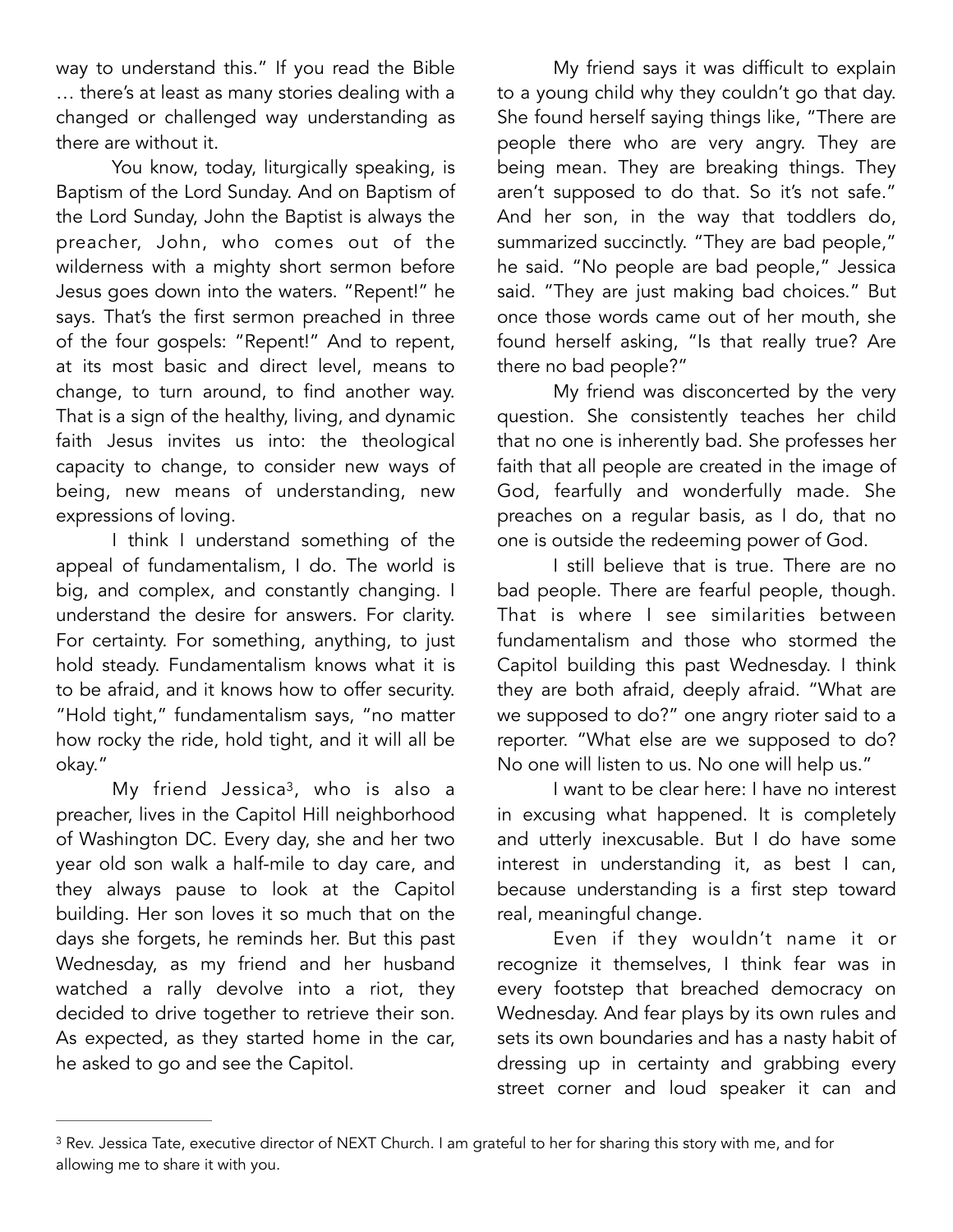yelling at the top of its lungs so it is the only thing that we can hear. Fear also cares little for the facts — it resides in our emotions, in our guts. And it only makes matters worse when fear is poked and prodded and ultimately even provoked by the president.

 It is important to name this in the conversation as well. Commentators across both sides of the aisle have said it, and David Brooks said it plainly on Friday: "The rampage reminded us that if Black people had done this the hallways would be red with their blood."

We cannot and should not avoid this truth: we live in a country designed by and for white people, and we who are white continue to have the upper hand. What we have seen in the past several months are perhaps small glimpses of a better, more equal day. But it has always been true that a great leveling means the mighty will be lowered while the lowly are lifted up. That, by the way, is biblical — straight out of the Magnificat, in the Gospel of Luke. And people have been so afraid of the Magnificat that various countries throughout history including some as recent as the 1980s have banned the public recitation of its words, lest anyone get any wild ideas. It's biblical, but it is also frightening, at least for folks with skin that is pale, like mine, because we have the most to lose.

 But perhaps the most difficult for me to watch on Wednesday were the images of those rushing at the Capitol steps waving "Jesus Saves" flags, carrying Bibles and holding up Bible verses. As a person of faith, this pained me. There was nothing of the way of Jesus in what transpired. And again, I am not excusing it. It deserves to be denounced and renounced at every level. But I do believe that what we saw were the actions of people who are afraid. People who were told, "Hold tight. No matter what else you hear, no matter what else happens, hold tight to how things are right now, and it will all be okay."

 I do not believe there was anything of the way of Jesus in what transpired. I do, however, believe that Jesus would recognize the fear of the rioters, and I believe he would do for them what he does all throughout the Gospels, what he does for all of us — he would help them repent. He would come alongside them until even they, too, could turn around and find another way. That's what we all need, all of us, in our own ways — the courage to find another way.

 The thing about fear of every sort is that it puts blinders on us. And when we are focused on the scary stuff, we miss everything else. The biggest tragedy of a literal, fundamentalist understanding of Genesis 1 is it becomes ammunition for an argument rather than a proudly beautiful declaration of God's providence. Our creation story is not explanation of how our atoms came to be. It is an explanation of how much God loves every atom of our being. What a shame it would be to miss this.

 Because there was a time when chaos hovered before, when it covered the fullness of all that was. And it was from that chaos that God brought forth creation.

 God knew we would always need help to see, so God said, "Let there be light," and it was so.

 God knew we would need a vast expanse and a settled rest, and so God said, "Let there be water, sky, and land," and it was so.

 God knew we would need growth and rejuvenation, sustenance and strength, and so God said, "Let there be plants and fruit and trees," and it was so.

 God knew we would need rhythms and routine, and so God said, "Let there be day and night, signs and seasons," and it was so.

 God knew we would need to be reminded that there is more to this life than just ourselves, and so God said, "Let there be living creatures of every kind, animals and cattle, fish